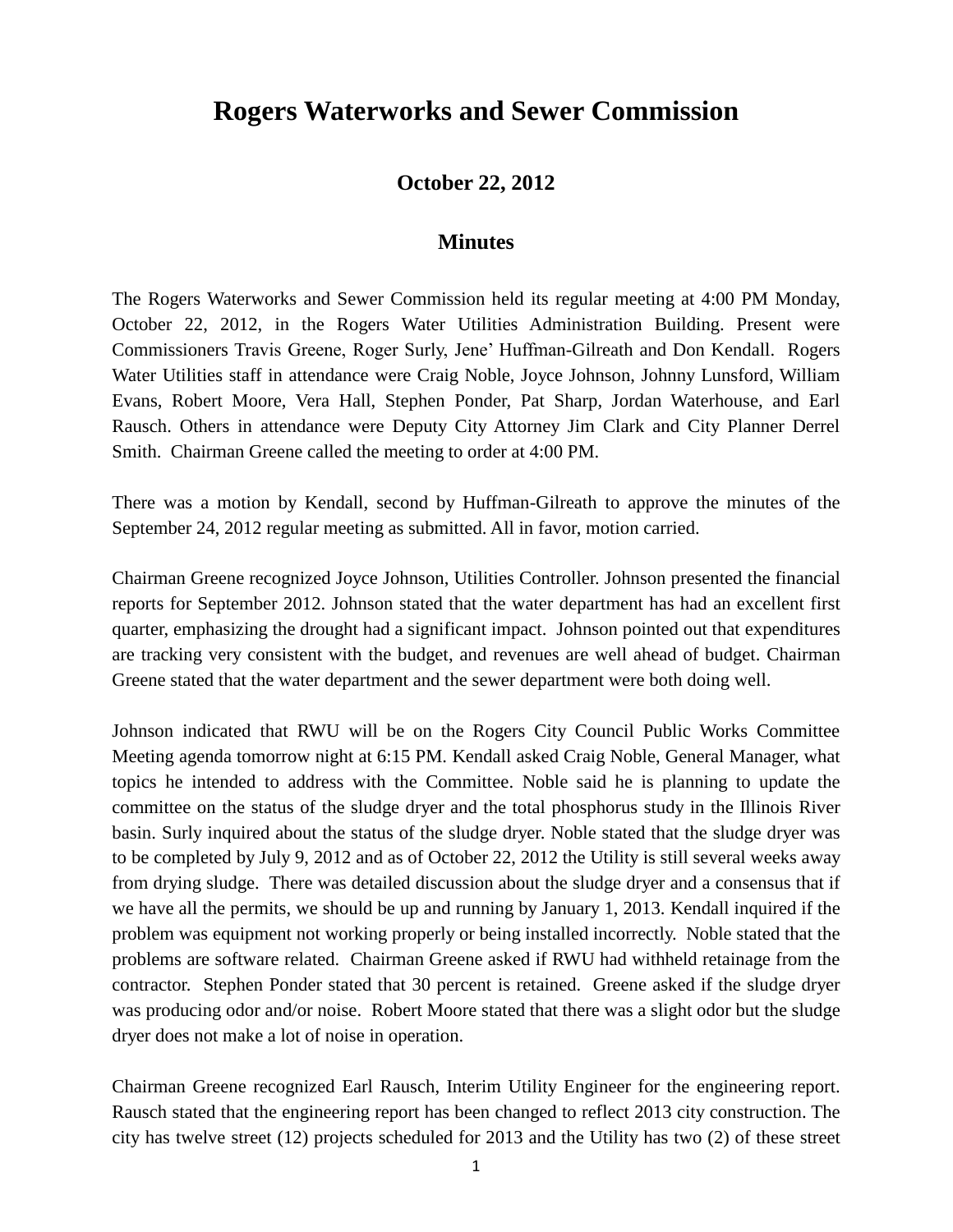projects under construction. The  $21<sup>st</sup>$  Street water line replacement is finishing this month. The Utility has given Insituform, the sewer line re-lining company, several sewer sections for pricing so that the Utility can complete the Sewer Rehabilitation, Phase 1 contract. The Utility would like to advertise Rehabilitation, Phase 2 in November of this year.

Rausch presented the project review report that includes grease trap, cross connection control and civil project review that were reviewed last month. Rausch discussed the status of several projects in process. Surly asked Rausch about the proposed widening of Walnut between 13<sup>th</sup> Street and  $8<sup>th</sup>$  Street. Rausch stated that the water mains will need to be replaced and the sewer mains will remain in place.

Chairman Greene recognized Robert Moore, Plant Manager for the Rogers Pollution Control Facility (RPCF). Moore asked the Commission if they had any questions concerning the Osage Creek water quality report from the USGS Highway 112 bridge site. Moore stated that Osage Creek is at low flow, the total phosphorus values are very low and the stream data is tracking the same as last year. Kendall asked if total phosphorus values are what we are watching for in this report. Noble stated the items that Oklahoma is most concerned with are nutrients primarily phosphorus and surface water runoff. Moore stated that we are also watching nitrate values. Kendall asked Noble if erosion is causing higher nitrate and phosphorous loading. Noble stated that erosion of stream banks is a major cause of high phosphorus and nitrate loading of our streams.

Moore asked the Commissioners to turn to the discharge monitoring report (DMR). The plant's values are under our NPDES permit limit parameters. The monthly phosphorus values are averaging less than 0.4 mg/l and we are averaging 0.32 mg/l for the year (plant is designed to meet 1.0 mg/l).

Chairman Greene recognized William Evans, Water Field Operation Supervisor. Evans pointed out using the two charts representing lost water for 2011, that RWU has an average monthly water loss of 10 percent. Surly asked how our water loss compares to other municipalities. Evans stated 10 percent water loss is an accepted number nationally. Noble stated that a system with a 10 percent water loss is a tight system. Monthly fluctuations in lost water are to be expected. Noble said they could be avoided by advance metering infrastructure (AMI) which allows you to read meters any number of times during a day. With that equipment in place you can make the purchase window with Beaver Water District and the billing window at RWU coincide. It was also noted that this is a very costly item to convert.

Evans informed the Commission that the Utility has a really good leak detection program. The leak detection staff works eight (8) hours a day setting out loggers, moving loggers and looking for problems (leaks). Surly asked how often the Utility finds water leaks. Evans stated that we usually find 8 to 10 significant water leaks per month.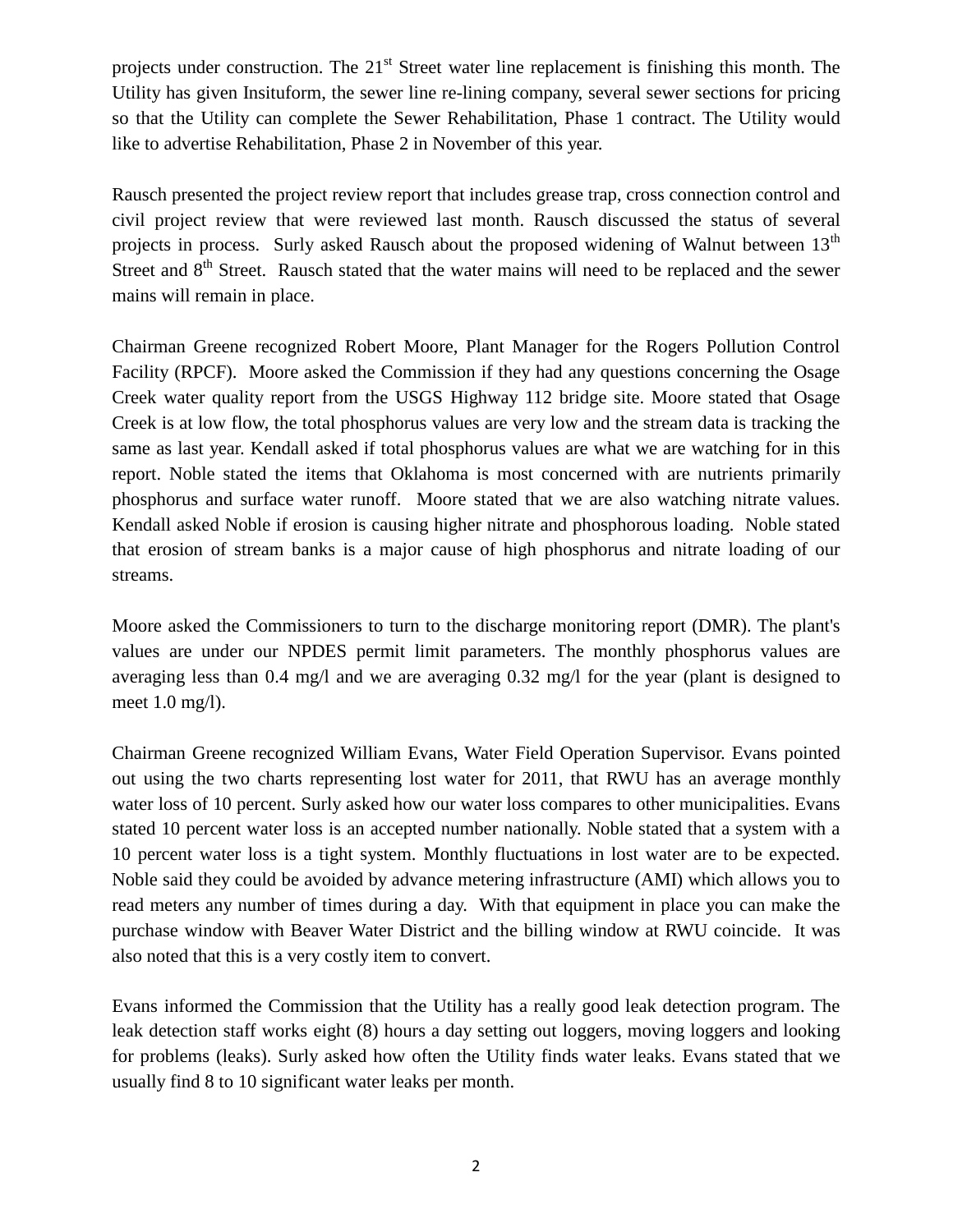Evans informed the Commission that on June 30, 2012, the Utility set a record for water consumption of 16,856 million gallons per day (MGD). On July 20, 2012, the Utility set a new record for water consumption of 17,451 MGD. Last year, July average water consumption was 8.5 MGD and this year the July average water consumption was 12.5 MGD.

Evans informed the Commission that on January 4, 2014, the no lead rule (Reduction of Lead in Drinking Water as amended in the Safe Drinking Water act) takes effect. The maximum brass content for new/replacement meters will be set at 0.25 percent of weighted average. Evans provided samples of meters currently in use by RWU for the Commissioners to examine. Surly asked about the price difference. Evans stated that the plastic meter is about \$40 cheaper than the old brass meter. The radio read meter is about \$200.

Chairman Greene recognized Johnny Lunsford, Sewer Field Operation Supervisor. Lunsford presented the collection system report. He stated that the Utility did not have any sanitary sewer overflows in September. Kendall asked if the Utility is seeing grease in the main sewer lines. Lunsford stated that when the sewer crews see grease downstream of a restaurant grease interceptor, they contact Paul Burns of RPCF to investigate. Burns will contact the restaurant to review their grease pumping schedule at which time Burns may increase the frequency of pumping. Noble added that in his experience, he has seen more grease problems in some residential areas and apartment complexes than restaurants. Lunsford added that the sewer department has some grease clot areas and RWU does maintenance in these areas more frequently than in other areas of town. Lunsford stated that RWU has a sub-contractor (Corgill Construction) working on reduction of infiltration and inflow. They have grouted/repaired nine manholes on a sanitary sewer trunk main including the replacement of seven deteriorated manhole frames and lids.

Chairman Greene recognized Johnny Lunsford. Lunsford stated that the Utility is asking for permission to purchase a VAC-Con for \$328,632. We are proposing to purchase the VAC-Con through the "Inter-Local" agreement with the H-GAC (Houston Galveston Area Council) that is part of the U.S. Communities Government Purchasing Alliance. This bid is very much like the state bid but is national in nature. Huffman-Gilreath made a motion for purchase of the VAC-Con for \$328,632, second by Kendall. All in favor, motion carried.

Chairman Greene recognized Joyce Johnson. Johnson requested permission to purchase two (2) trucks for the meter reading department for a total cost of \$31,430 using the state bid. Chairman Greene made a motion for the purchase of the two trucks for \$31,430, second by Kendall. All in favor, motion carried.

At 5:07 PM there was a motion by Chairman Greene, second by Kendall to adjourn to executive session to review resumes for applicants for the replacement/un-expired term of Commissioner Guy Cable. The applicants are Robert Bob Heisserer and Kathy McClure. All in favor, motion carried.